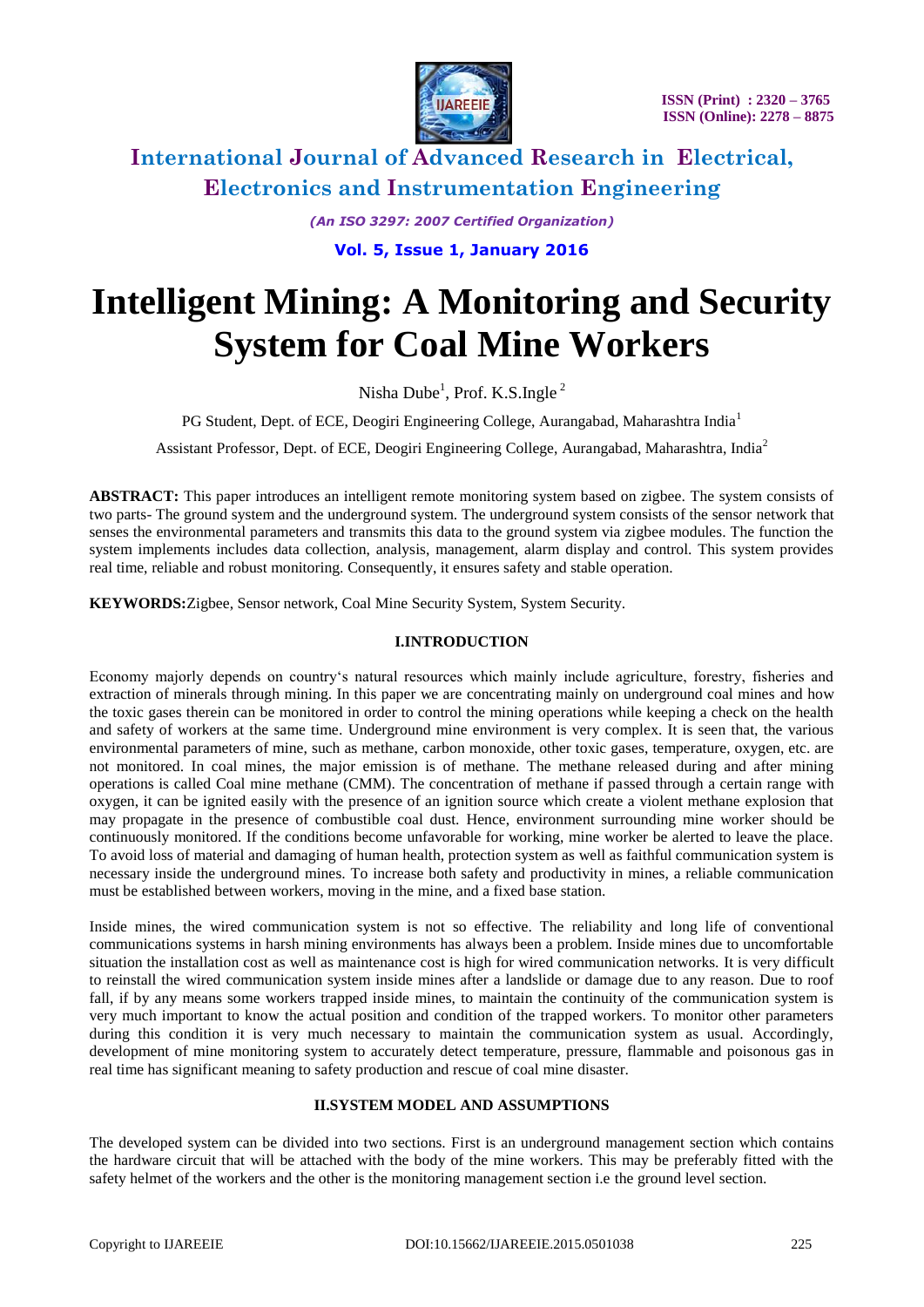

*(An ISO 3297: 2007 Certified Organization)*

### **Vol. 5, Issue 1, January 2016**

Figure below shows the typical structure of the mine. The shaft connects multiple drifts, coal mining is in the drifts, and the coal from every drift is transported to the ground through the shaft. Explosion-proof lighting and sensor array nodes are located in the shaft and the drifts for lighting and real-time monitoring of the underground environment. In order to fully reflect the communication network structure of the mine, an underground power line communication network model is established according to the mine's structure shown in Figure below. In this model, the layout of actual mine shaft and drifts works as the backbone of the communications network, and the explosion-proof lightings and sensor nodes are the power line communication terminal nodes, they build a complex tree structure of underground power line communication network. This network model accurately describes the actual network of the underground structure, can be used as the subject for further networking network analysis.



Fig 1.Structure of mine.

The circuit has a sensor module consisting of some MEMS based sensors that measures real-time underground parameters like temperature, humidity and gas concentration. A gas sensor is meant for the harmful gases like methane and carbon-monoxide. A microcontroller is used with the sensors to receive the sensor outputs and to take the necessary decision. Once temperature or the gas concentration is more than the safety level preprogrammed at microcontroller, it decodes beep alarms and sends a message to the authorized person and carries out control system mechanism.

In this system we use three sensors i.e temperature sensor, gas sensor and humidity sensor, the sensor senses the respective data and sends it to the ARM controller, the data is digitized by the ADC's on the board. According to the sensed data values decision is taken based on the sensor value and the threshold values. If the value exceeds the threshold buzzer is activated and a message is sent to the authorized person to take further actions.

Xbee is used for real time communication of the undermine conditions wirelessly. The xbee send all the data to the ground base station on the receiver side, this data is sent continuously and the mines can be monitored for the safety of the workers.

A. Ground Unit:



Fig 2: Ground Unit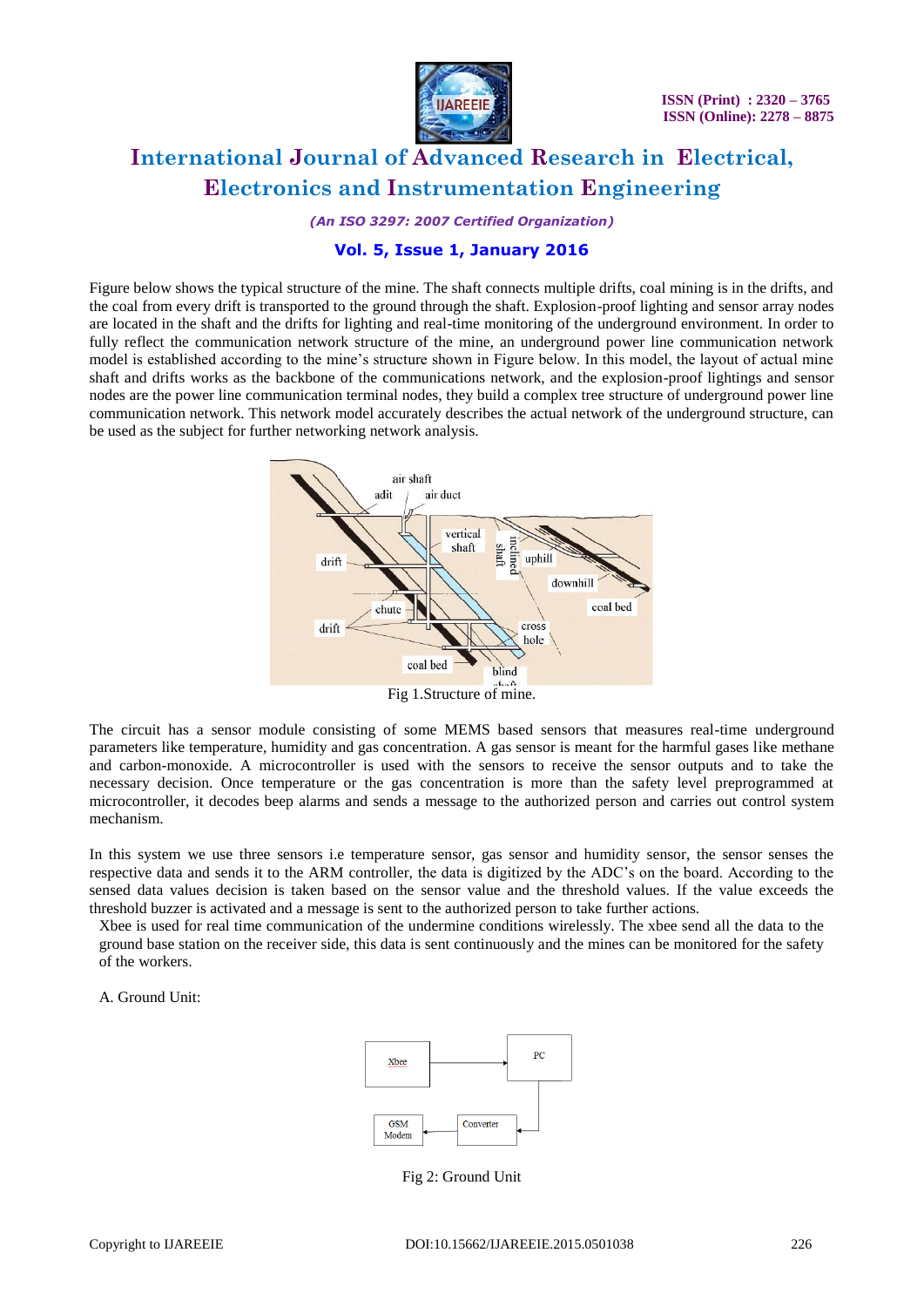

*(An ISO 3297: 2007 Certified Organization)*

### **Vol. 5, Issue 1, January 2016**

It is located at ground level outside the mine. The number of mining units developed will communicate with single monitoring unit.

B. Mining Unit:



Fig 3: Mining Unit

The mining unit kit will be located in underground environment of the mine. It is nothing but sensor node of the systems. We can deploy number of mining units in different parts.

#### **III. EFFICIENT COMMUNICATION**

Communication is the vital part of this system, if the communication fails the entire system fails. Therefore a highly efficient wireless communication system is used here.ZIGBEE is a new wireless technology guided by the IEEE 802.15.4 Personal Area Networks standard. It is primarily designed for the wide ranging automation applications. It currently operates in the 868MHz band at a data rate of 20Kbps in Europe, 914MHz band at 40Kbps in the USA, and the 2.4GHz ISM bands Worldwide at a maximum data-rate of 250Kbps. The ZIGBEE specification is a combination of Home RF Lite and the 802.15.4 specification. The specification operates in the 2.4GHz (ISM) radio band - the same band as 802.11b standard, Bluetooth, microwaves and some other devices. It is capable of connecting 255 devices per network. Range of the transceiver module can be 30-70m in urban areas and 1- 1.5km in outdoor (LOS). The transceiver has an on-chip wire antenna and it operates at a frequency of 2.4GHz. The data received from the microcontroller is organized based on the ZIGBEE protocol standards and then modulated. The specification supports data transmission rates of up to 250 Kbps at a range of up to 30 meters. ZIGBEE's technology is slower than 802.11b (11 Mbps) and Bluetooth (1 Mbps) but it consumes significantly less power. Here a pair of Zigbee modules is used one to transmit the data from underground section and another to receive this data at ground or monitoring section.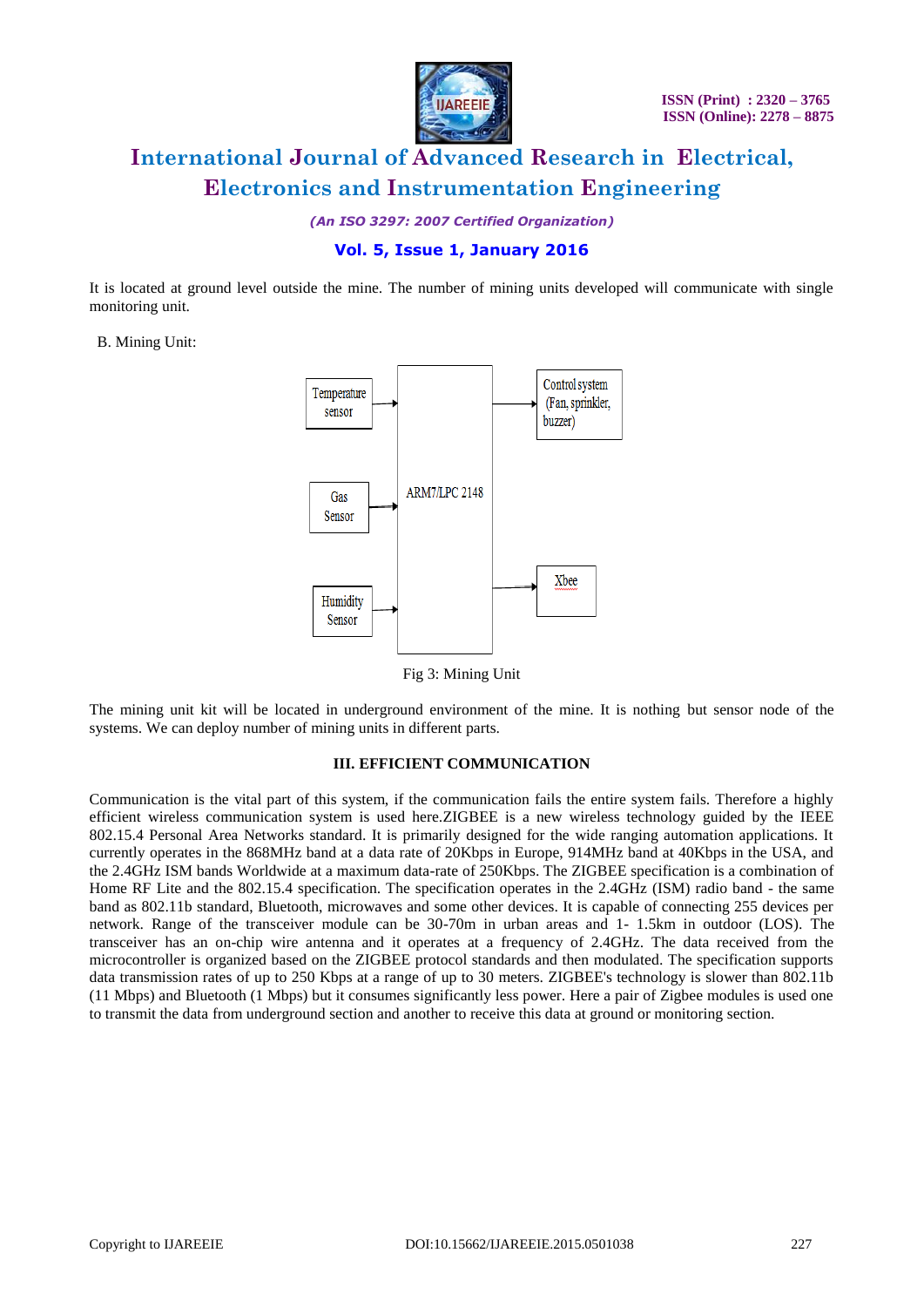

*(An ISO 3297: 2007 Certified Organization)*

# **Vol. 5, Issue 1, January 2016**

| <b>PARAMETER</b> | <b>BLUETOOTH</b> | <b>RFMODULE</b> | <b>ZIGBEE</b>                  |
|------------------|------------------|-----------------|--------------------------------|
| Powerconsumption | Medium           | Medium          | Low                            |
| Units            | 7                | 1               | 254                            |
| <b>Distance</b>  | 10 <sub>m</sub>  | 50 <sub>m</sub> | $30 \text{ m} - 100 \text{ m}$ |
| TransferRate     | 1Mbps            | 4.8Kbps         | 256Kbps                        |

These are the different topologies in which we can place our zigbee devices the most effective is the cluster tree topology



Fig. 4 Zigee Topologies

### **IV.SENSORS AND SECURITY**

Temperature Sensor: The LM35 series are precision integrated-circuit temperature sensors, whose output voltage is linearly proportional to the Celsius (Centigrade) temperature. The LM35 thus has an advantage over linear temperature sensors calibrated in  $\degree$  Kelvin, as the user is not required to subtract a large constant voltage from its output to obtain convenient Centigrade scaling.

Humidity Sensor:These sensors convert humidity into output voltage. Based on a unique capacitive cell, these relative humidity sensors are designed for high volume, cost sensitive applications such as office automation, automotive cabinair control, home appliances, and industrial process control systems. They are also useful in all applications where humidity compensation is needed.

Gas Sensor:Sensitive material of MQ-6 gas sensor is SnO2, which with lower conductivity in clean air. When the target combustible gas exist, the sensor's conductivity is higher along with the gas concentration rising. Please use simple electro circuit, Convert change of conductivity to correspond output signal of gas concentration. MQ-6 gas sensor has high sensitivity to Propane, Butane and LPG, also response to Natural gas. The sensor could be used to detect different combustible gas, especially Methane; it is with low cost and suitable for different application. Used in gas leakage detecting equipment's for detecting of LPG, iso-butane, propane, LNG combustible gases. The sensor does not get trigger with the noise of alcohol, cooking fumes and cigarette smoke.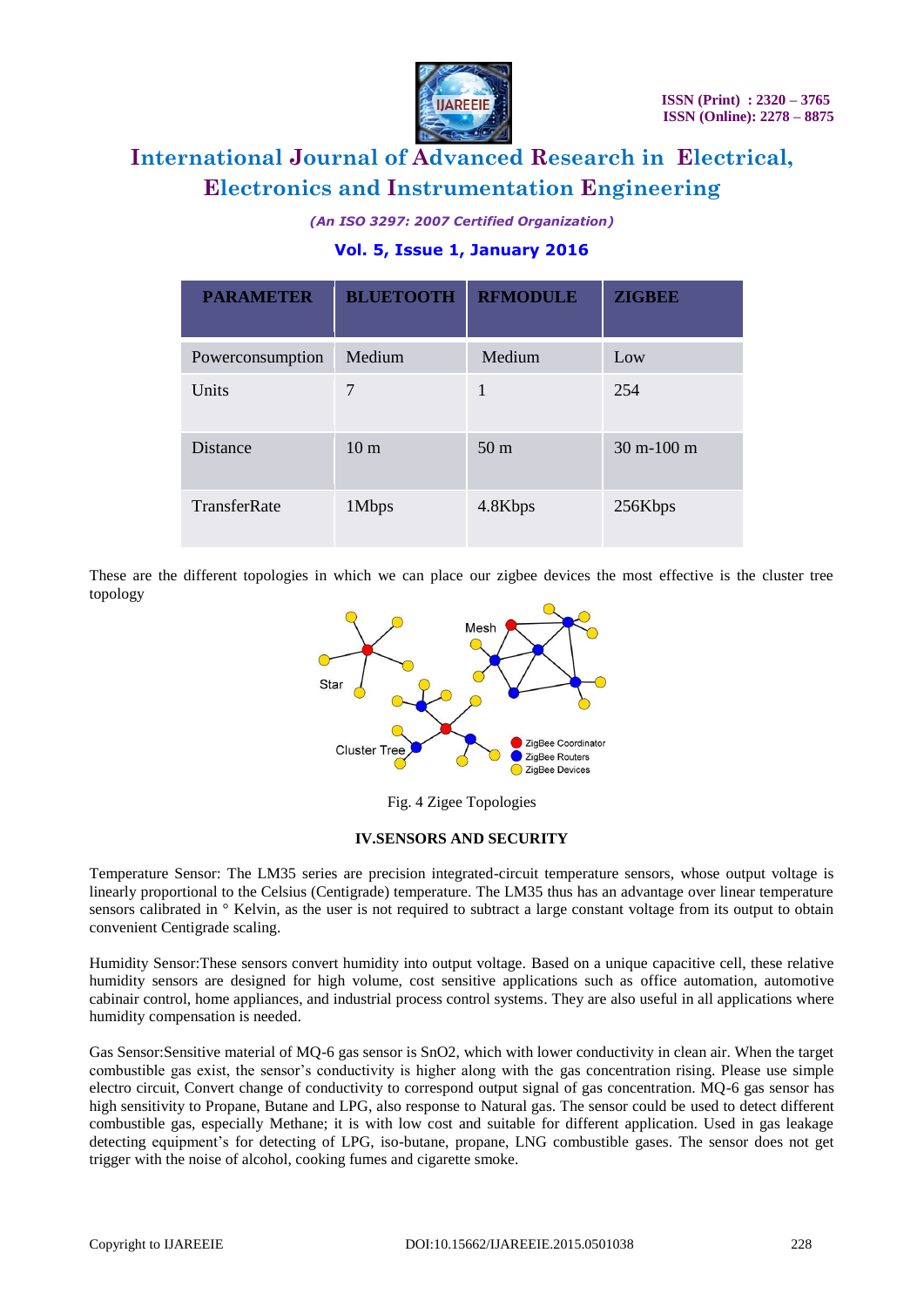

*(An ISO 3297: 2007 Certified Organization)*

## **Vol. 5, Issue 1, January 2016**

GSM Modem:GSM/GPRS Modem-RS232 is built with Dual Band GSM/GPRS engine- SIM900A, works on frequencies 900/ 1800 MHz. The Modem is coming with RS232 interface, which allows you connect PC as well as microcontroller with RS232 Chip (MAX232). The baud rate is configurable from 9600-115200 through AT command. The GSM/GPRS Modem is having internal TCP/IP stack to enable you to connect with internet via GPRS. It is suitable for SMS, Voice as well as DATA transfer application in M2M interface. The onboard Regulated Power supply allows you to connect wide range unregulated power supply. Using this modem, you can make audio calls, SMS, Read SMS, attend the incoming calls and internet etc. through simple AT commands.

### **V. RESULT AND DISCUSSION**

In the fig 5, it shows underground system. The values of the sensors are displayed on the miners unit and sent to the ground unit via Xbee.



Fig. 5working of the underground system

|                                                   | Temperature 24 | c               | <b>Hyper Terminal</b>                       |   |
|---------------------------------------------------|----------------|-----------------|---------------------------------------------|---|
| Gas                                               | 2019.6         | ppm             | N.24,17,2039.4,                             | × |
| Humidity                                          | 18             | $\%$            | N.24.17.2039.4.                             |   |
|                                                   |                |                 | N.24, 17, 2039.4.                           |   |
| Cell No.                                          |                |                 | N.24.17.2019.6.                             |   |
|                                                   |                |                 | N.24, 18, 2019.6,                           |   |
|                                                   | Open Log File  |                 |                                             |   |
| Xbee Port<br>Select Com Port COM4 v<br>Disconnect |                | <b>GSM Port</b> | Select Com Port COM3 v<br><b>Disconnect</b> |   |
|                                                   |                |                 |                                             |   |

Fig. 6Display on the ground system

In the fig 6, it shows the VB page designed for the ground section. The values are sent to ground section by the xbee and displayed.